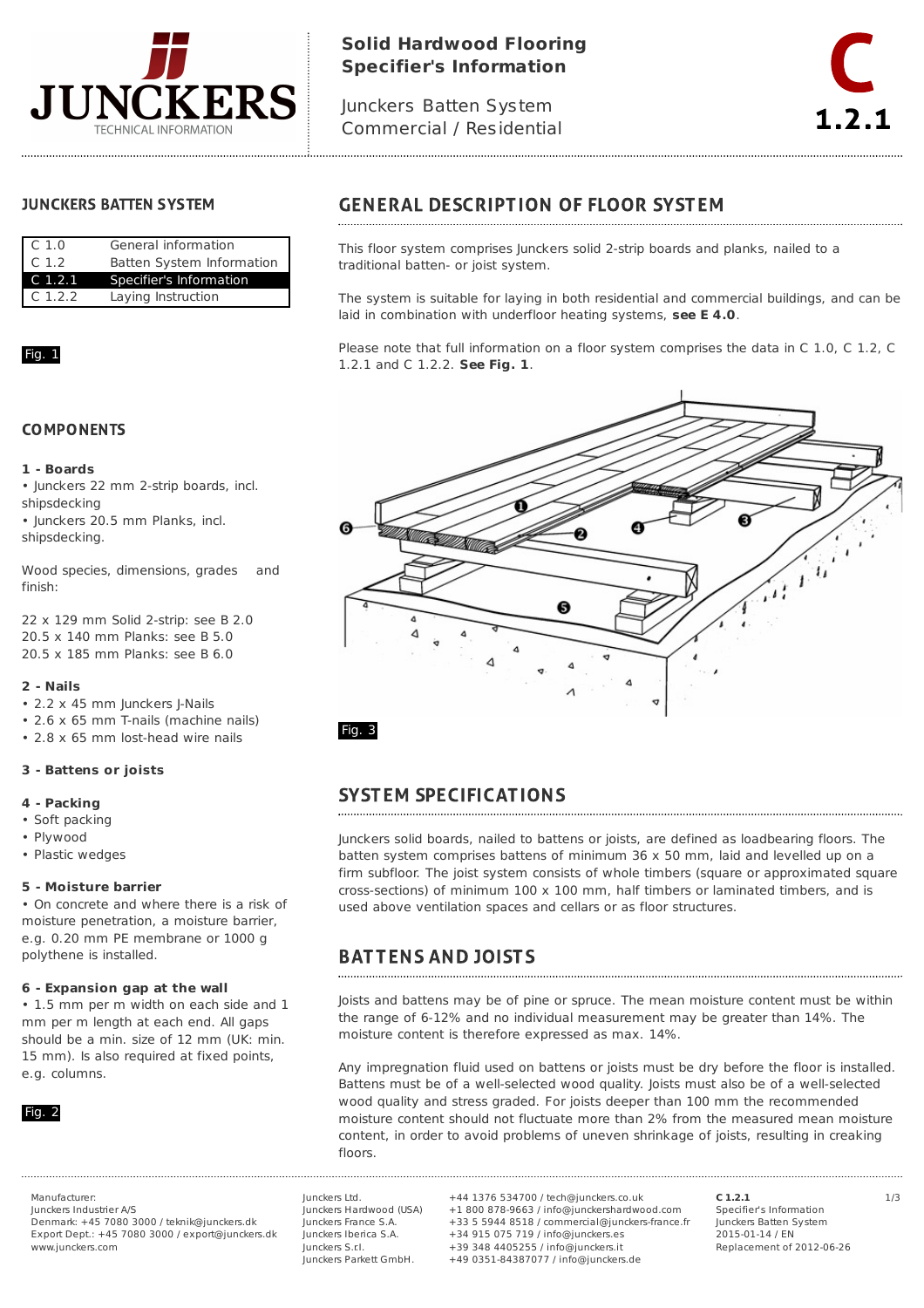



#### **BOARDS**

Boards are nailed to battens or joists according to a fixed 10-board rule, see **C 1.2 - 10-BOARD RULE**.

The boards are laid in a continuous pattern with irregular distribution of header joints. Header joints in the same span should not be closer than every third row. Stave joints in one row should not adjoin stave joints in an adjacent row, but must be spread as widely as possible.

## **PACKINGS**

The packing used for battens must be of a hard and dimensionally stable material such as plywood, combined with a soft board material, e.g. soft fibre-boards. Alternatively, plastic wedges may be used, either alone or in combination with the aforementioned materials.

If soft packing is used it is placed at the bottom of the packing: Soft packing is made of 12-13 mm thick soft 100 cm<sup>2</sup> size fibreboards, e.g.  $125 \times 80$  mm, with a density of 225- $300 \text{ kg/m}^3$ , glued to at least 12 mm thick plywood. The packing is fixed to the battens with nails which should never reach down into the soft material or touch the concrete. If the packing is exclusively of soft material, it should be glued to the battens.

Batten joints may be supported by one single packing piece if the packing in the batten direction has a length of at least 125 mm, **see Fig. 4**. Batten joints must be staggered at least 600 mm to each other. These may only occur in straight lines where the batten ends are securely plate fixed together. At walls, etc. packing is placed a maximum distance of 100 mm from the batten ends.

On unscreeded concrete surfaces bitumen based felt under the packing is recommended. Using felt ensures that the packing is firmly placed and the felt also reinforces the moisture barrier, preventing moisture from seeping up into the packing material, which is exposed to a heavy load on unscreeded concrete.

Packing material for joists must be of hard and inelastic material, since the load is usually high. Where joists are laid against pillars, etc. a robust moisture barrier, e.g. bitumen based felt, must be placed at the bottom.

Joints between two joists must always be across a supporting structure and the two joist ends must be joined mechanically using plates or nail fittings, **see Fig. 5**.

Packing centres of battens and joists should be chosen according to the use of and expected load on the floor. Different categories are residential/office/light industry and assembly halls/shops, see **C 1.2 - SPACING OF PACKINGS**.





Junckers Industrier A/S Denmark: +45 7080 3000 / teknik@junckers.dk Export Dept.: +45 7080 3000 / export@junckers.dk www.junckers.com

Junckers Ltd. Junckers Hardwood (USA) Junckers France S.A. Junckers Iberica S.A. Junckers S.r.I. Junckers Parkett GmbH.

Manufacturer: 2/3 +44 1376 534700 / tech@junckers.co.uk +1 800 878-9663 / info@junckershardwood.com +33 5 5944 8518 / commercial@junckers-france.fr +34 915 075 719 / info@junckers.es +39 348 4405255 / info@junckers.it +49 0351-84387077 / info@junckers.de

**C 1.2.1** Specifier's Information Junckers Batten System 2015-01-14 / EN Replacement of 2012-06-26